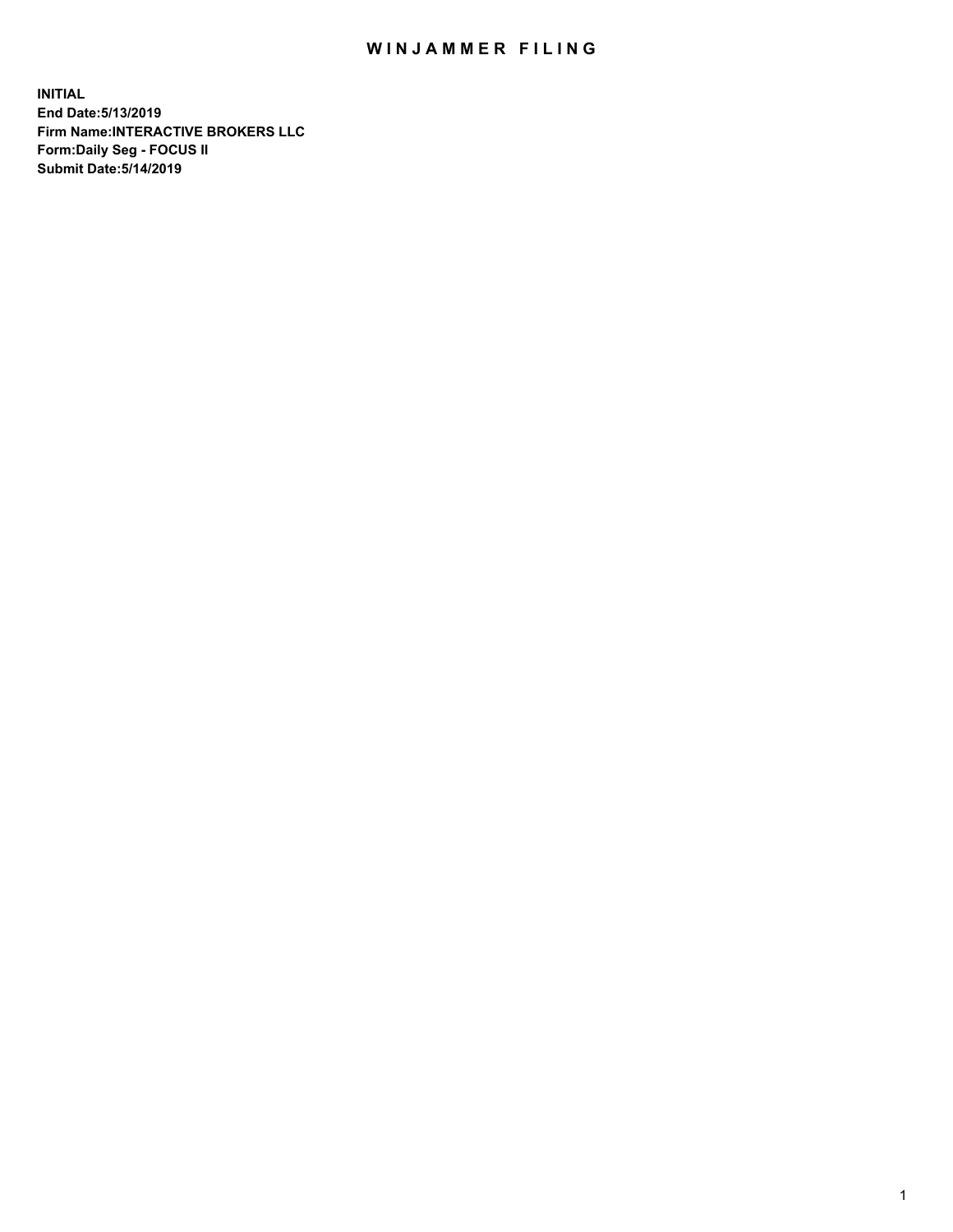**INITIAL End Date:5/13/2019 Firm Name:INTERACTIVE BROKERS LLC Form:Daily Seg - FOCUS II Submit Date:5/14/2019 Daily Segregation - Cover Page**

| Name of Company                                                                                                                                                                                                                                                                                                                | <b>INTERACTIVE BROKERS LLC</b>                                                                           |
|--------------------------------------------------------------------------------------------------------------------------------------------------------------------------------------------------------------------------------------------------------------------------------------------------------------------------------|----------------------------------------------------------------------------------------------------------|
| <b>Contact Name</b>                                                                                                                                                                                                                                                                                                            | James Menicucci                                                                                          |
| <b>Contact Phone Number</b>                                                                                                                                                                                                                                                                                                    | 203-618-8085                                                                                             |
| <b>Contact Email Address</b>                                                                                                                                                                                                                                                                                                   | jmenicucci@interactivebrokers.c<br>om                                                                    |
| FCM's Customer Segregated Funds Residual Interest Target (choose one):<br>a. Minimum dollar amount: ; or<br>b. Minimum percentage of customer segregated funds required:% ; or<br>c. Dollar amount range between: and; or<br>d. Percentage range of customer segregated funds required between:% and%.                         | $\overline{\mathbf{0}}$<br>$\overline{\mathbf{0}}$<br>155,000,000 245,000,000<br>0 <sub>0</sub>          |
| FCM's Customer Secured Amount Funds Residual Interest Target (choose one):<br>a. Minimum dollar amount: ; or<br>b. Minimum percentage of customer secured funds required:%; or<br>c. Dollar amount range between: and; or<br>d. Percentage range of customer secured funds required between:% and%.                            | $\overline{\mathbf{0}}$<br>$\overline{\mathbf{0}}$<br>80,000,000 120,000,000<br>00                       |
| FCM's Cleared Swaps Customer Collateral Residual Interest Target (choose one):<br>a. Minimum dollar amount: ; or<br>b. Minimum percentage of cleared swaps customer collateral required:% ; or<br>c. Dollar amount range between: and; or<br>d. Percentage range of cleared swaps customer collateral required between:% and%. | $\overline{\mathbf{0}}$<br>$\underline{\mathbf{0}}$<br>$\underline{0}$ $\underline{0}$<br>0 <sub>0</sub> |

Attach supporting documents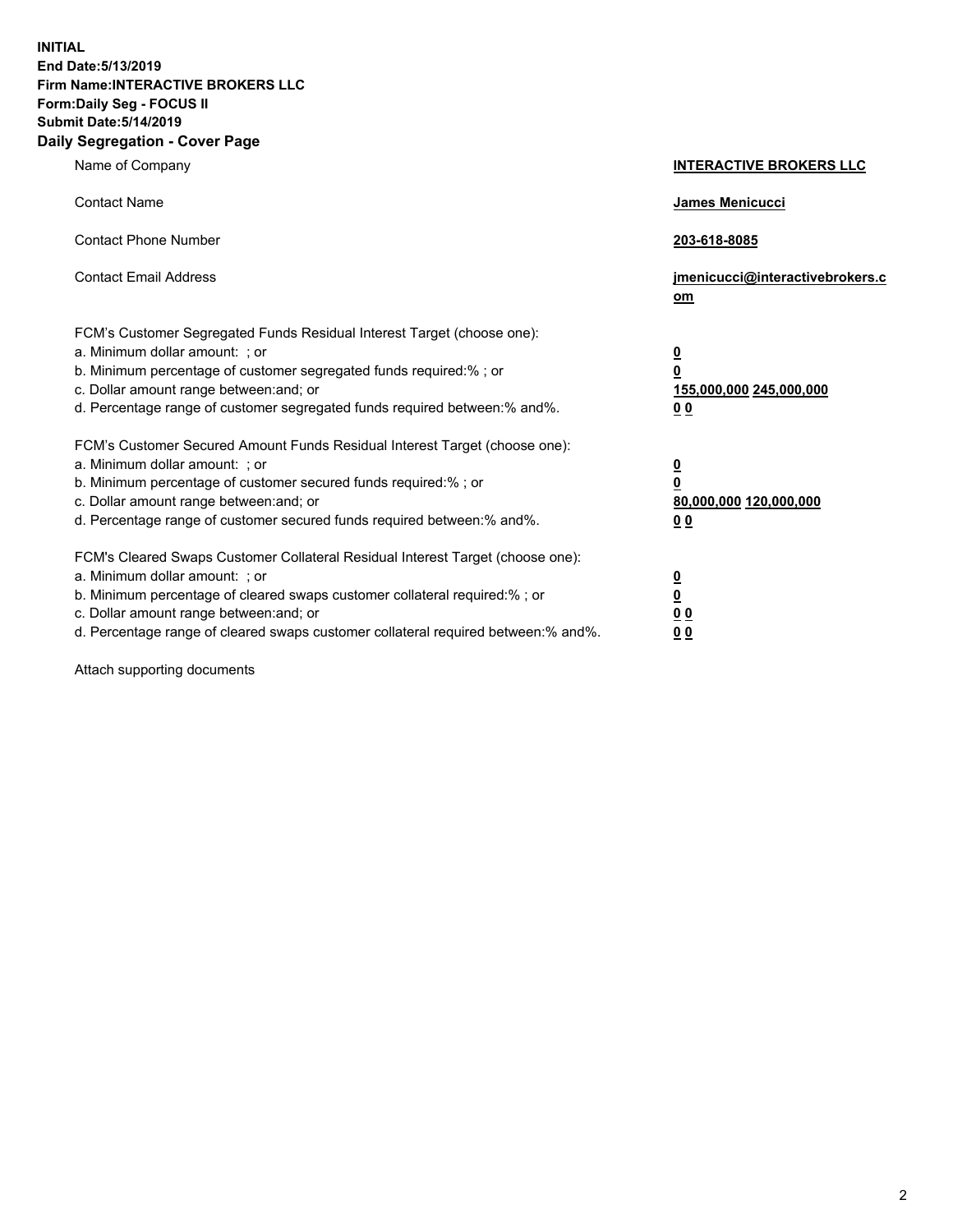## **INITIAL End Date:5/13/2019 Firm Name:INTERACTIVE BROKERS LLC Form:Daily Seg - FOCUS II Submit Date:5/14/2019 Daily Segregation - Secured Amounts**

|     | 2011, Ocgi ogation - Oceaned Anioanita                                                                     |                                  |
|-----|------------------------------------------------------------------------------------------------------------|----------------------------------|
|     | Foreign Futures and Foreign Options Secured Amounts                                                        |                                  |
|     | Amount required to be set aside pursuant to law, rule or regulation of a foreign                           | $0$ [7305]                       |
|     | government or a rule of a self-regulatory organization authorized thereunder                               |                                  |
| 1.  | Net ledger balance - Foreign Futures and Foreign Option Trading - All Customers                            |                                  |
|     | A. Cash                                                                                                    | 438,731,340 [7315]               |
|     | B. Securities (at market)                                                                                  | $0$ [7317]                       |
| 2.  | Net unrealized profit (loss) in open futures contracts traded on a foreign board of trade                  | -46,201 [7325]                   |
| 3.  | Exchange traded options                                                                                    |                                  |
|     | a. Market value of open option contracts purchased on a foreign board of trade                             | 60,272 [7335]                    |
|     | b. Market value of open contracts granted (sold) on a foreign board of trade                               | -20,748 [7337]                   |
| 4.  | Net equity (deficit) (add lines 1. 2. and 3.)                                                              | 438,724,663 [7345]               |
| 5.  | Account liquidating to a deficit and account with a debit balances - gross amount                          | 10,702 [7351]                    |
|     | Less: amount offset by customer owned securities                                                           | 0 [7352] 10,702 [7354]           |
| 6.  | Amount required to be set aside as the secured amount - Net Liquidating Equity                             | 438,735,365 [7355]               |
|     | Method (add lines 4 and 5)                                                                                 |                                  |
| 7.  | Greater of amount required to be set aside pursuant to foreign jurisdiction (above) or line<br>6.          | 438,735,365 [7360]               |
|     | FUNDS DEPOSITED IN SEPARATE REGULATION 30.7 ACCOUNTS                                                       |                                  |
| 1.  | Cash in banks                                                                                              |                                  |
|     | A. Banks located in the United States                                                                      | 67,436,764 [7500]                |
|     | B. Other banks qualified under Regulation 30.7                                                             | 0 [7520] 67,436,764 [7530]       |
| 2.  | Securities                                                                                                 |                                  |
|     | A. In safekeeping with banks located in the United States                                                  | 412,828,062 [7540]               |
|     | B. In safekeeping with other banks qualified under Regulation 30.7                                         | 0 [7560] 412,828,062 [7570]      |
| 3.  | Equities with registered futures commission merchants                                                      |                                  |
|     | A. Cash                                                                                                    | $0$ [7580]                       |
|     | <b>B.</b> Securities                                                                                       | $0$ [7590]                       |
|     | C. Unrealized gain (loss) on open futures contracts                                                        | $0$ [7600]                       |
|     | D. Value of long option contracts                                                                          | $0$ [7610]                       |
|     | E. Value of short option contracts                                                                         | 0 [7615] 0 [7620]                |
| 4.  | Amounts held by clearing organizations of foreign boards of trade                                          |                                  |
|     | A. Cash                                                                                                    | $0$ [7640]                       |
|     | <b>B.</b> Securities                                                                                       | $0$ [7650]                       |
|     | C. Amount due to (from) clearing organization - daily variation                                            | $0$ [7660]                       |
|     | D. Value of long option contracts                                                                          | $0$ [7670]                       |
|     | E. Value of short option contracts                                                                         | 0 [7675] 0 [7680]                |
| 5.  | Amounts held by members of foreign boards of trade                                                         |                                  |
|     | A. Cash                                                                                                    | 87,350,387 [7700]                |
|     | <b>B.</b> Securities                                                                                       | $0$ [7710]                       |
|     | C. Unrealized gain (loss) on open futures contracts                                                        | -2,785,173 [7720]                |
|     | D. Value of long option contracts                                                                          | 60,272 [7730]                    |
|     | E. Value of short option contracts                                                                         | -20,748 [7735] 84,604,738 [7740] |
| 6.  | Amounts with other depositories designated by a foreign board of trade                                     | 0 [7760]                         |
| 7.  | Segregated funds on hand                                                                                   | $0$ [7765]                       |
| 8.  | Total funds in separate section 30.7 accounts                                                              | 564,869,564 [7770]               |
| 9.  | Excess (deficiency) Set Aside for Secured Amount (subtract line 7 Secured Statement<br>Page 1 from Line 8) | 126,134,199 [7380]               |
| 10. | Management Target Amount for Excess funds in separate section 30.7 accounts                                | 80,000,000 [7780]                |
| 11. | Excess (deficiency) funds in separate 30.7 accounts over (under) Management Target                         | 46,134,199 [7785]                |
|     |                                                                                                            |                                  |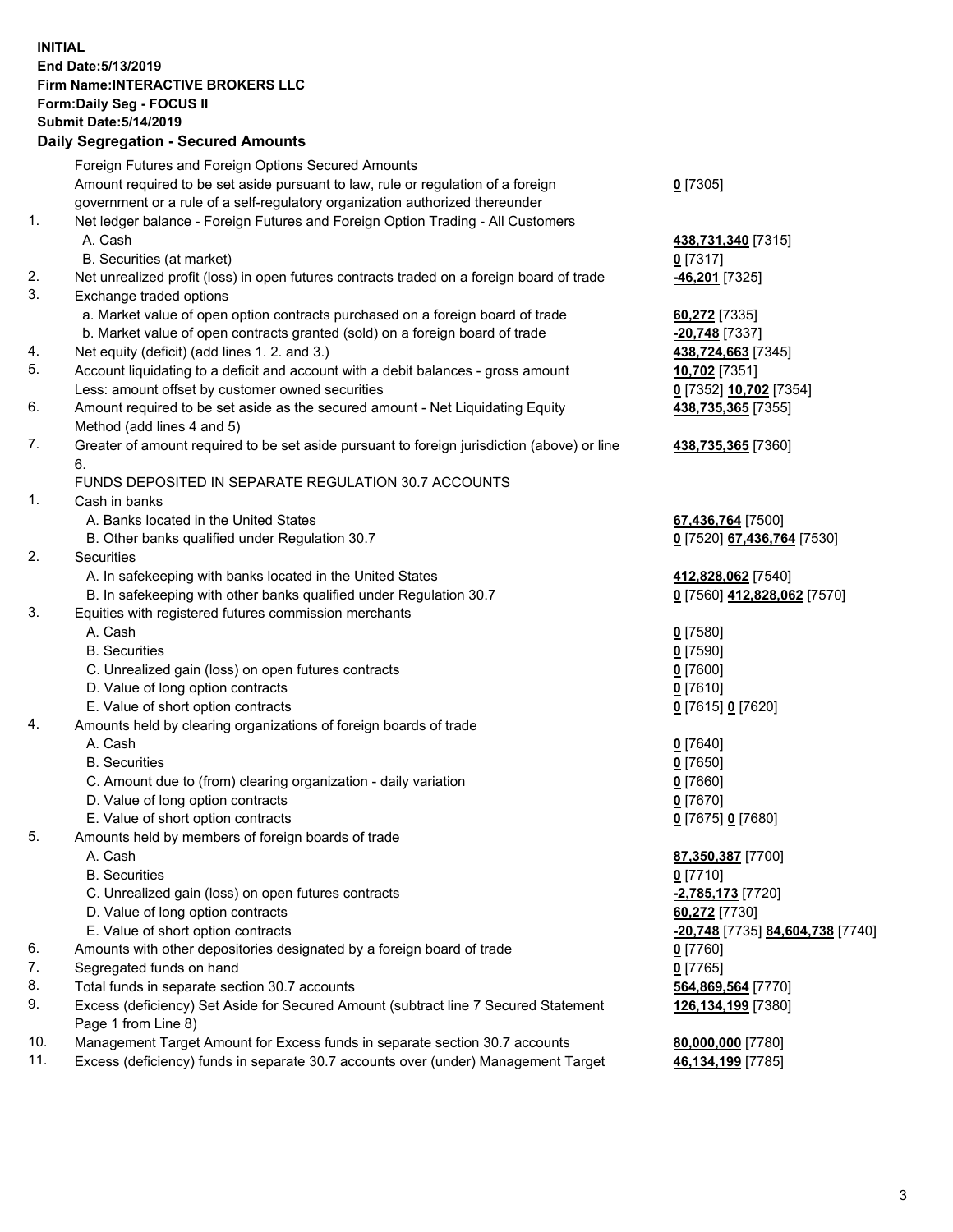**INITIAL End Date:5/13/2019 Firm Name:INTERACTIVE BROKERS LLC Form:Daily Seg - FOCUS II Submit Date:5/14/2019 Daily Segregation - Segregation Statement** SEGREGATION REQUIREMENTS(Section 4d(2) of the CEAct) 1. Net ledger balance A. Cash **3,830,334,445** [7010] B. Securities (at market) **0** [7020] 2. Net unrealized profit (loss) in open futures contracts traded on a contract market **32,552,403** [7030] 3. Exchange traded options A. Add market value of open option contracts purchased on a contract market **188,058,004** [7032] B. Deduct market value of open option contracts granted (sold) on a contract market **-282,127,332** [7033] 4. Net equity (deficit) (add lines 1, 2 and 3) **3,768,817,520** [7040] 5. Accounts liquidating to a deficit and accounts with debit balances - gross amount **1,244,395** [7045] Less: amount offset by customer securities **0** [7047] **1,244,395** [7050] 6. Amount required to be segregated (add lines 4 and 5) **3,770,061,915** [7060] FUNDS IN SEGREGATED ACCOUNTS 7. Deposited in segregated funds bank accounts A. Cash **721,195,892** [7070] B. Securities representing investments of customers' funds (at market) **2,093,525,255** [7080] C. Securities held for particular customers or option customers in lieu of cash (at market) **0** [7090] 8. Margins on deposit with derivatives clearing organizations of contract markets A. Cash **4,144,025** [7100] B. Securities representing investments of customers' funds (at market) **1,253,697,624** [7110] C. Securities held for particular customers or option customers in lieu of cash (at market) **0** [7120] 9. Net settlement from (to) derivatives clearing organizations of contract markets **-6,194,569** [7130] 10. Exchange traded options A. Value of open long option contracts **188,037,463** [7132] B. Value of open short option contracts **-282,359,557** [7133] 11. Net equities with other FCMs A. Net liquidating equity **0** [7140] B. Securities representing investments of customers' funds (at market) **0** [7160] C. Securities held for particular customers or option customers in lieu of cash (at market) **0** [7170] 12. Segregated funds on hand **0** [7150] 13. Total amount in segregation (add lines 7 through 12) **3,972,046,133** [7180] 14. Excess (deficiency) funds in segregation (subtract line 6 from line 13) **201,984,218** [7190] 15. Management Target Amount for Excess funds in segregation **155,000,000** [7194]

16. Excess (deficiency) funds in segregation over (under) Management Target Amount Excess

**46,984,218** [7198]